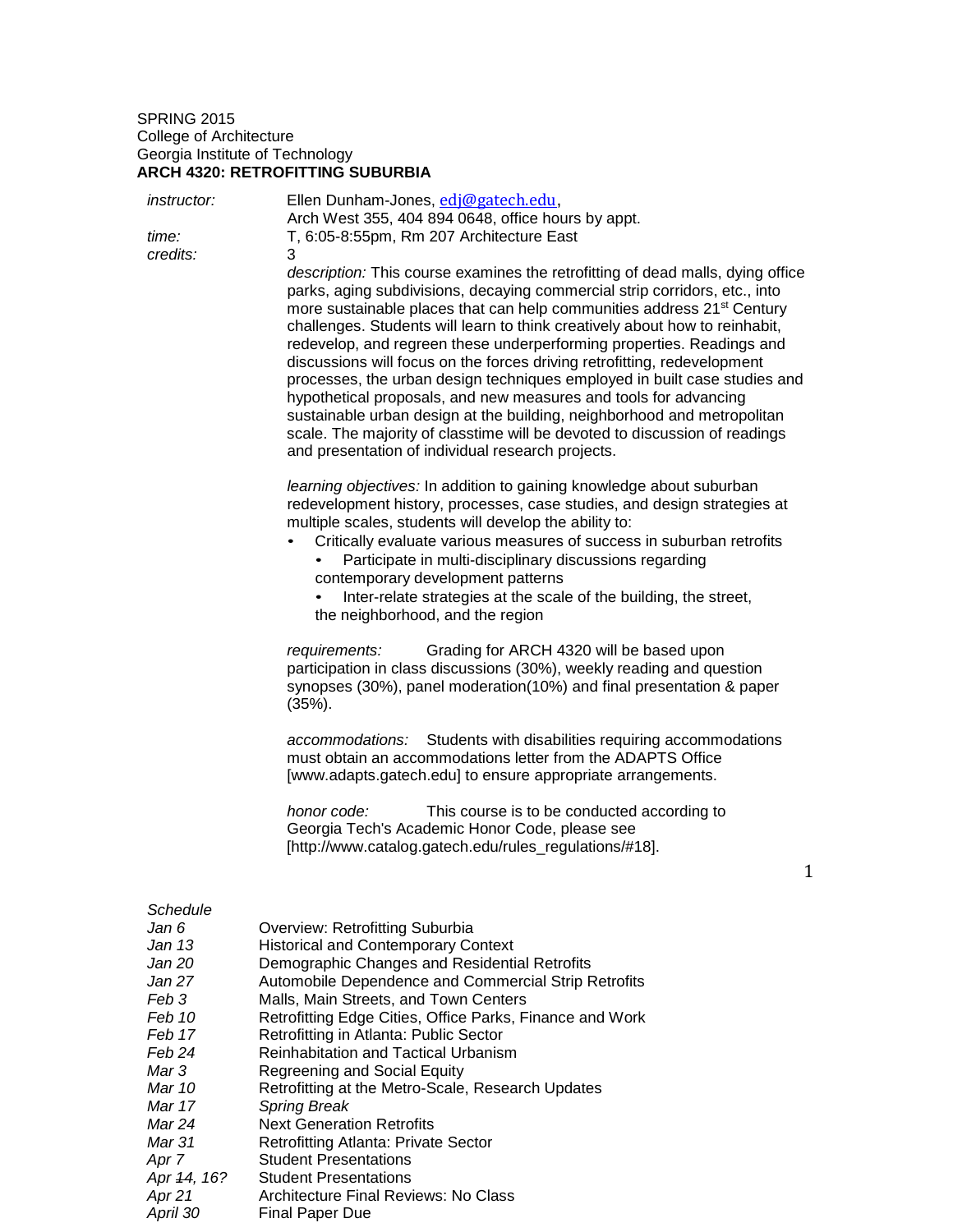*Readings Retrofitting Suburbia* (John Wiley & Sons, paperback edition 2011) is the course's principal textbook. It will be read in full and while a copy will be placed on reserve in the library, it is recommended that students purchase their own copy. Additional readings will either be on reserve in the library and marked with an (L) or available as pdfs in T-Square (T) or available online. Optional readings are so indicated.

*Assignments 1. Reading Summaries:* Each student is responsible for doing the required reading for each week and submitting a 1-1.5-page synopsis to T-Square no later than 3:00 of the day of class. This is to assist students in reflecting upon the readings and being prepared for the class discussion. The reading summaries are an important part of the grade and students should make every attempt not to fall behind. A good reading summary does not simply report on what the author(s) said. Rather, it synthesizes the reader's understanding of the significance of what the author(s) said. It's okay to admit parts of the author's argument that you either did not follow or disagree with. The best reading summaries will compare and contrast the arguments of the different authors in relation to the overall theme of the week.

The summaries are to follow a precise format:

1. Compose 1-2 questions formed while reflecting on the reading and that you would like to raise in class. Be prepared to ask and discuss your questions (even though we may not get to everyone's questions every week.) 2. Write one paragraph summarizing the overall subject of the week's reading(s). Where there are multiple authors, distinguish between their different points of view. If you are particularly inspired, you may add additional paragraphs, but one good, tight paragraph is preferred to 2-3 paragraphs of rambling observations. The overall summary should not exceed two pages. 3. Write a paragraph on what qualities the author either implicitly or

explicitly is using as his/her measure of success. For instance, are they principally concerned with optimizing revenue, social equity, environmental performance…? Do all of the authors for this week share the same values? Are they all evaluating success by the same measures?

4. Write a concluding paragraph that offers your opinion of the most interesting aspect of the reading(s). This might be an inspiring detail or an attitude you find disturbing. This is the paragraph where you offer your opinion. 5. List bullet points of key concepts from each reading

2

Note – I read the Wikipedia entries on these authors too. Do not plagiarize discussion from others. There is no need to read any material other than the assigned reading. However if you do wish to reference other authors, cite them appropriately.

In addition, each week students should prepare for the in-class discussions by reviewing the italicized questions on the syllabus.

Attendance in class is mandatory and students should contact the instructor before class in the case of an excused absence. Students with an excused or unexcused absence from class will be required to prepare an essay or presentation related to the missed discussion. More than one unexcused absence will result in an automatic letter grade reduction.

*2. Research Paper:* Each student is to produce a research paper on an assigned suburban retrofit. Collectively, the research projects will document, define, and measure success in retrofitting suburbia. Students will give periodic updates on their research before presenting their findings in a 15-minute powerpoint that is to then to be submitted as an illustrated, written term paper.

*3. Panel Moderation:* The course includes two "in the trenches" sessions with professionals from the public and private sectors who are working in Atlanta on retrofitting suburbia. Graduate students will be assigned one of these speakers to work with. This consists of calling them ahead of the panel to discuss their role in retrofitting suburbia, their take on "what students need to know," and offer suggestions on what their 10-minute presentation should focus on. The grad students working on each panel should collaborate on organizing the presentations and key questions for that evening and moderate the presentations and discussion.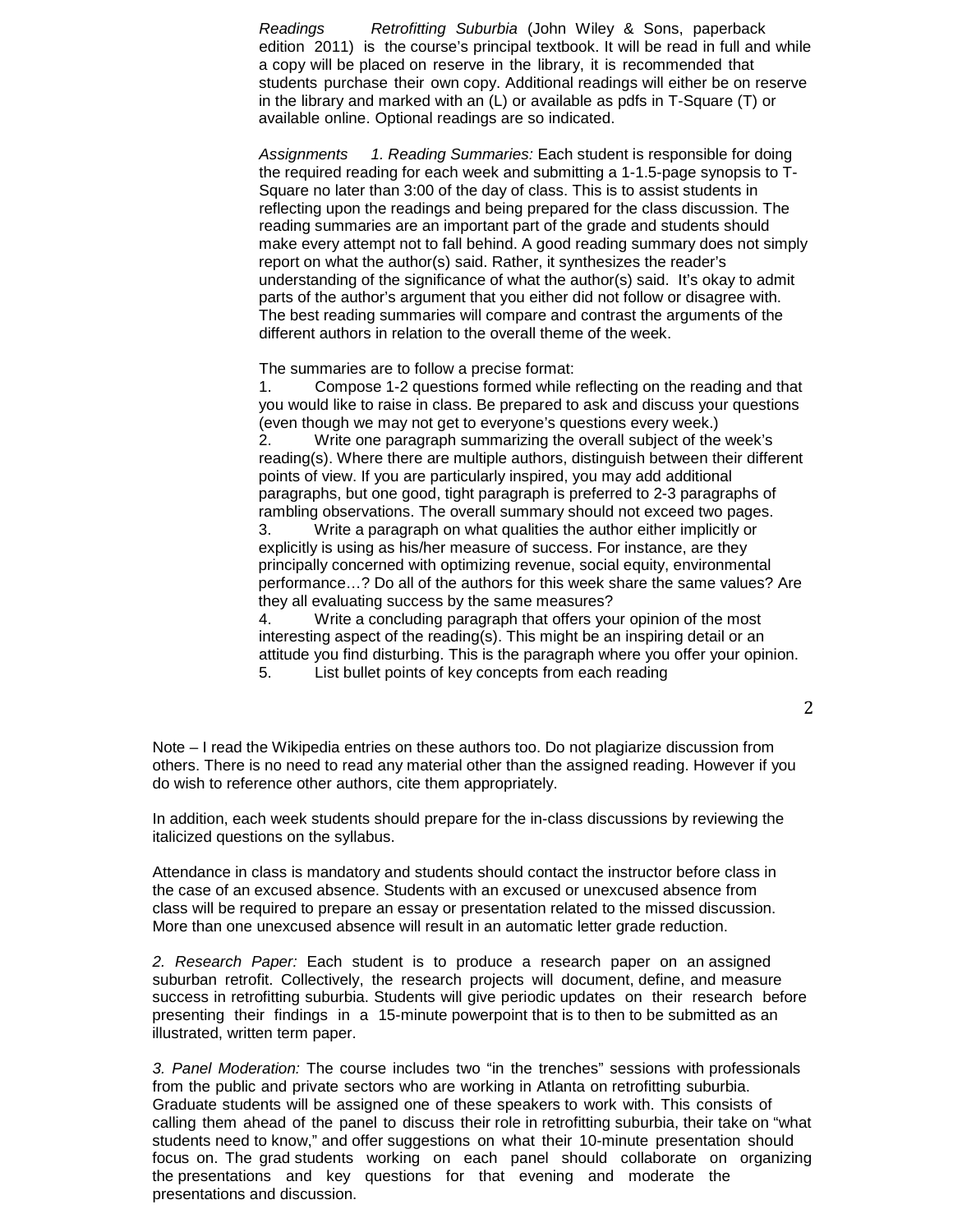- Jan 6 Overview: Retrofitting Suburbia Discuss syllabus, research project. EDJ overview lecture: Retrofitting Suburbia for 21st Century Challenges
- Jan 13 Historical and Contemporary Context Discussion of: history of suburbanization; urbanism's impacts on public health; defense of "sprawl" and resistance to "sustainable development." Selection of topics for research projects.

• (T) June Williamson, "Context for Change", *Designing Suburban Futures, New Models From Build a Better Burb*, p.2-23 (Island Press, 2013)

• (T) Howard Frumkin et al., *Urban Sprawl and Public Health*, (2004.) the preface, pp.xi-xvii, overview pp.22-25 and chapter 2, pp.26-43, "The Origins of Sprawl."

• (T) Charles Marohn, *Curbside Chat Companion Booklet*. (Strongtowns.org) Focus on pages 4-6, 16-27. Alternatively, you can listen to a 32-minute podcast. [http://shoutengine.com/StrongTownsPodcast/the](http://shoutengine.com/StrongTownsPodcast/the-growth-ponzi-scheme-4762)[growth-ponzi-](http://shoutengine.com/StrongTownsPodcast/the-growth-ponzi-scheme-4762) [scheme-4762](http://shoutengine.com/StrongTownsPodcast/the-growth-ponzi-scheme-4762)

- (T) Robert Bruegmann, "In Defense of Sprawl," *Forbes*, 6/11/2007
- *Retrofitting Suburbia*  pp.iii-14, the Color Portfolio, p.230-233.

OPTIONAL: Measuring Sprawl 2014, report by Smart Growth America, online: [http://www.smartgrowthamerica.org/documents/measuring-sprawl-](http://www.smartgrowthamerica.org/documents/measuring-sprawl-2014.pdf)[2014.pdf](http://www.smartgrowthamerica.org/documents/measuring-sprawl-2014.pdf) OPTIONAL: "What is Agenda 21? [http://www.teaparty911.com/issues/what\\_is\\_agenda\\_21.htm](http://www.teaparty911.com/issues/what_is_agenda_21.htm) OPTIONAL: Robert Bruegman, *Sprawl, A Compact History* (U Chicago Press, 2005). Historical arguments in favor of decentralized development. OPTIONAL: Kevin Kruse, Thomas Sugrue, *The New Suburban History*, (U. Chicago, 2006) OPTIONAL: Andrew Dannenberg, Richard Jackson, Howard Frumkin, *Making Healthy Places: Designing and Building for Health, Well-being, and Sustainability* (2011) OPTIONAL: Kenneth Jackson, *Crabgrass Frontier* OPTIONAL: Robert Fishman, *Bourgeois Utopia*

#### Jan 20 Demographic Changes and Residential Retrofits. Discussion of: residential retrofits; suburban markets and changing demographics, gentrification and impact on downtowns. EDJ lecture on new residential retrofits.

- *Retrofitting Suburbia*  pp.16-58
- (T) Reihan Salam, "How the Suburbs Got Poor", *Slate,* Sept 4, 2014, online: [http://www.slate.com/articles/news\\_and\\_politics/politics/2014/09/poverty\\_in](http://www.slate.com/articles/news_and_politics/politics/2014/09/poverty_in_the_suburbs_places_that_thrived_in_the_era_of_two_parent_families.single.html) the suburbs places that thrived in the era of two parent families.singlesting [e.html](http://www.slate.com/articles/news_and_politics/politics/2014/09/poverty_in_the_suburbs_places_that_thrived_in_the_era_of_two_parent_families.single.html)

• (T) "Future of Suburbs" – read Jill Grant's introduction p.3-4 and Arthur C. Nelson's "The Resettlement of America's Suburbs", focusing on p. 9-14. OPTIONAL read the responses to this article. All are part of a special issue of *Planning Theory & Practice,* v.14, No. 3, 2013 Online at <http://www.tandfonline.com/doi/pdf/10.1080/14649357.2013.808833>

(OPTIONAL: Arthur C. Nelson, *Reshaping Metropolitan America* (Island Press, 2013)

4

OPTIONAL: Christopher Leinberger, "The Next Slum?" *The Atlantic*, March 2008 and online at:

<http://www.cleinberger.com/AdminHome.asp?ArticleID=205> (scroll down the list)

OPTIONAL: Sean F. Reardon, Kendra Bischoff, "Growth in the Residential Segregation of Families by Income, 1970-2009", (Russell Sage Foundation, November 2011)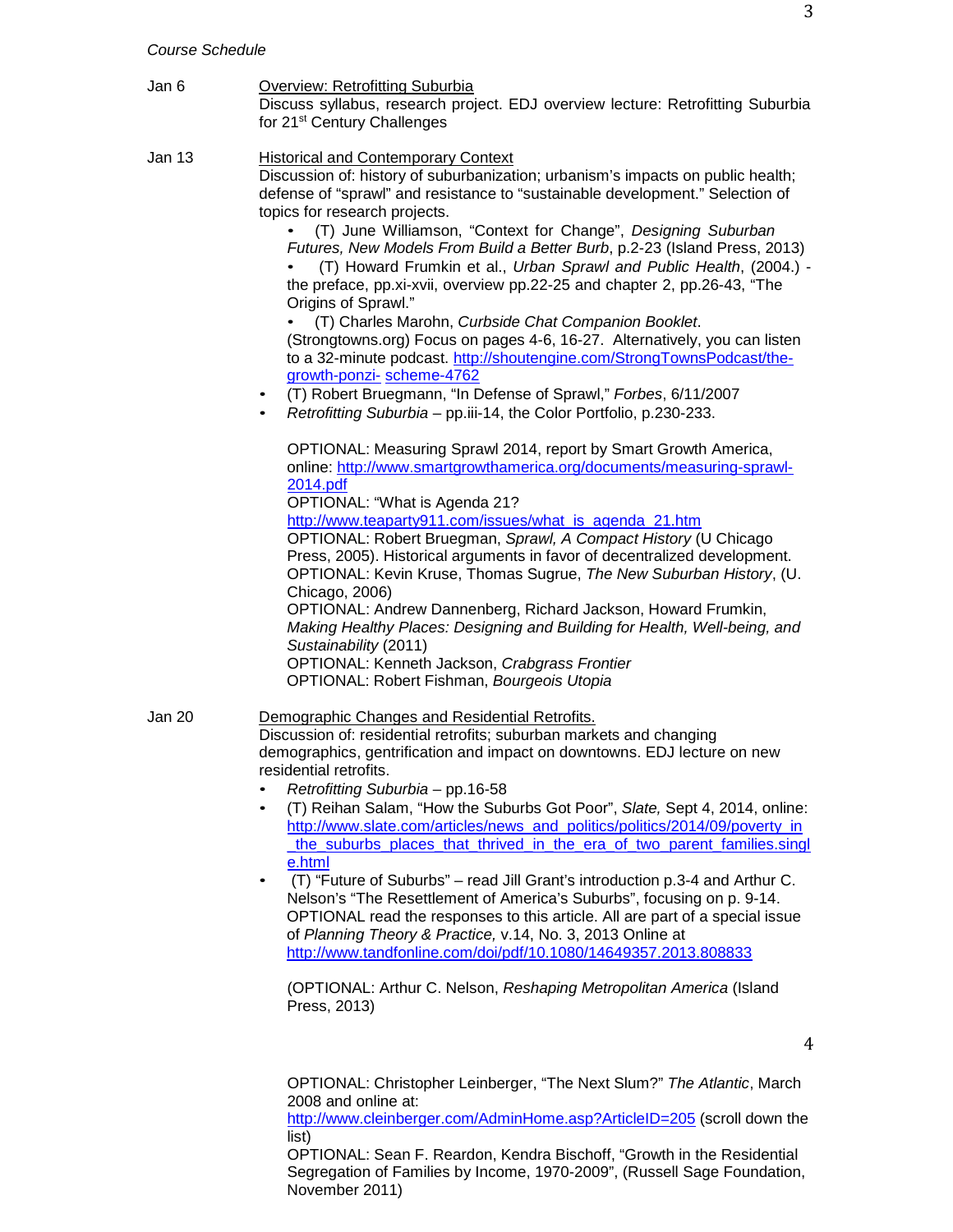OPTIONAL: "The Suburban Poor: An Interview with Elizabeth Kneebone and Scott Allard." [www.prx.org/pieces/54573-the-suburban-pooi-an](http://www.prx.org/pieces/54573-the-suburban-pooi-an-interview-with-elizabeth-kne)[interview-with-elizabeth-kne](http://www.prx.org/pieces/54573-the-suburban-pooi-an-interview-with-elizabeth-kne) OPTIONAL: Kevin DeGood, "Aging in Place, Stuck without Options: Fixing the Mobility Crisis Threatening the Baby Boom Generation", (Transportation for America, 2011) [http://t4america.org/resources/seniorsmobilitycrisis2011.](http://t4america.org/resources/seniorsmobilitycrisis2011) OPTIONAL: Kathryn Lawler, "Lifelong Communities: How Can We Age in Place?" Jonathan Lerner ed., Building Metropolitan Atlanta: Past, Present & Future (Congress for the New Urbanism 18, 2010), pp.33-35. OPTIONAL: Emily Talen, "Affordability in New Urbanist Development: Principle, Practice and Strategy," *Journal of Urban Affairs*, vol 32, #4, (2010) OPTIONAL: Center for Housing Policy, "A Heavy Load: The Combined Housing and Transportation Burdens of Working Families" (2006) OPTIONAL: S. Mitra Kalita and Robbie Whelan, "No McMansions for Millennials," *The Wall Street Journal*, January 13, 2011 OPTIONAL: Amanda Kolson Hurley, "Skyscrapers in the Subdivision," *Next City*, May 2014, online: [http://nextcity.org/features/view/suburbs-are-not](http://nextcity.org/features/view/suburbs-are-not-dead-the-future-of-retrofitted-suburbia)[dead-the-future-of-retrofitted-suburbia](http://nextcity.org/features/view/suburbs-are-not-dead-the-future-of-retrofitted-suburbia) OPTIONAL: Michael Brill, "Mistaking Community Life for Public Life," Places 14 (2), 11/2001, available online at: [http://places.designobserver.com/media/pdf/Mistaking\\_Comm\\_327.pdf](http://places.designobserver.com/media/pdf/Mistaking_Comm_327.pdf) OPTIONAL: Sabrina Tavernise and Robert Gebeloff, "Immigrants Make Paths to Suburbia, Not Cities," *The New York Times,* December 14, 2010

Jan 27 Automobile Dependence and Commercial Strip Retrofits. Discussion of the health, social, and cost impacts of auto-dependence; location efficiency; street networks, and retrofits of big boxes and strip malls, .

• *Retrofitting Suburbia* – pp. 59-107

Visit the [http://htaindex.cnt.org/ a](http://htaindex.cnt.org/)nd read up on the Housing Plus Transportation Affordability Index. Click on a metro you know well and look at the maps for housing at 30% of hh income vs housing plus transportation at 45%, (this is the default.) Then, next to the title "Housing + Transportation Costs…" click on the downfacing arrow in the go small blue and look at several other comparisons: your metro's typical household vs national household on CO2 emissions, average block size, residential density, transportation costs in 2000 vs 2008, etc. Zoom in and out to look at your specific neighborhood.

• (T) Jonathan Rose Companies, "Location Efficiency and Housing Type: Boiling it Down to BTUs," (EPA, 2011) online at: [http://www.epa.gov/smartgrowth/pdf/location\\_efficiency\\_BTU.pdf](http://www.epa.gov/smartgrowth/pdf/location_efficiency_BTU.pdf)

OPTIONAL: Eric Dumbaugh, Jeffrey Tumlin, Wesley Marshall, "Decisions, Values, and Data: Understanding Bias in Transportation Performance Measures" ITE Journal, August 2014 online:

<http://www.ite.org/membersonly/itejournal/pdf/2014/JB14HA20.pdf?pass=77> OPTIONAL: (T) Jeffrey Tumlin, "Measuring Success," *Sustainable Transportation Planning* (Wiley, 2012) OPTIONAL: Galina Tachieva, "Commercial Strip," *The Sprawl Repair Manual* (2010)

5

OPTIONAL: 2012 EPA Smart Growth Project of the year: retrofit of an arterial back into Lancaster CA's Main Street: [http://sdapa.org/go/lancaster](http://sdapa.org/go/lancaster-showcases-model-living-street/)[showcases-model-living-street/](http://sdapa.org/go/lancaster-showcases-model-living-street/) and the project's economic performance: [http://www.theatlanticcities.com/design/2013/01/case-walkability-economic](http://www.theatlanticcities.com/design/2013/01/case-walkability-economic-development-tool/4317/)[development-tool/4317/](http://www.theatlanticcities.com/design/2013/01/case-walkability-economic-development-tool/4317/) OPTIONAL: Donald C. Shoup, *The High Cost of Free Parking*, (American Planning Association, 2005) OPTIONAL: Todd Litman "Evaluation Public Transportation Health Benefits," Victoria Transport Policy Institute, (2010) OPTIONAL: Michael Freedman, "Restructuring the Strip," *Places*, 17(2), summer 2005, online: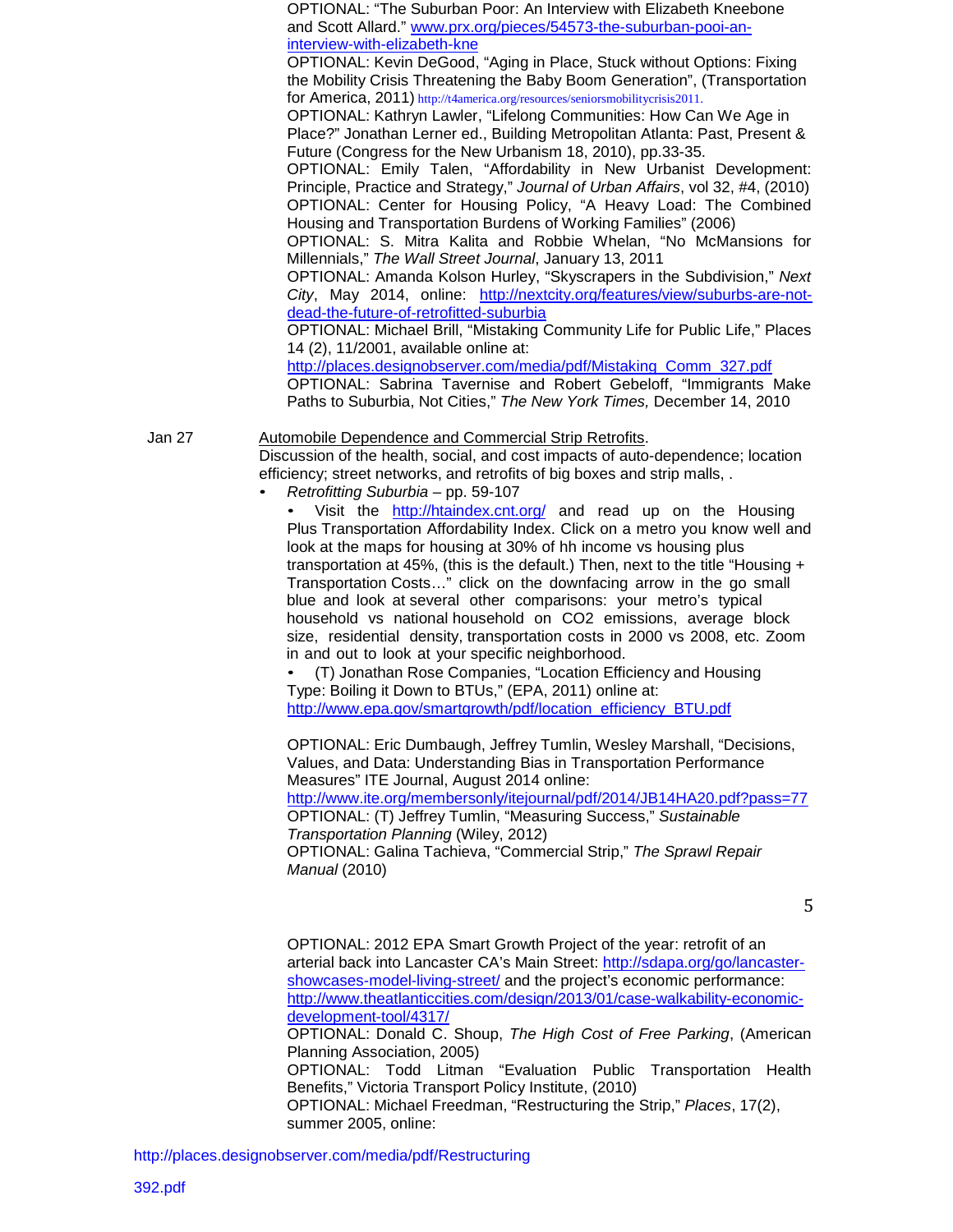OPTIONAL: Reid Ewing, Robert Cervero, "Travel and the Built Environment; A Meta-Analysis" *Journal of the American Planning Association*, May 11, 2010, online:

[http://reconnectingamerica.org/assets/Uploads/travelbuiltenvironment20100](http://reconnectingamerica.org/assets/Uploads/travelbuiltenvironment20100511.pdf) [511.pdf](http://reconnectingamerica.org/assets/Uploads/travelbuiltenvironment20100511.pdf)

OPTIONAL: *Shifting Suburbs: Reinventing Infrastrcture for Compact Development,* Urban Land Institute, 2012, online: [http://www.uli.org/wp](http://www.uli.org/wp-content/uploads/ULI-Documents/Shifting-Suburbs.pdf)[content/uploads/ULI-Documents/Shifting-Suburbs.pdf](http://www.uli.org/wp-content/uploads/ULI-Documents/Shifting-Suburbs.pdf)

OPTIONAL: LEED ND Report on Public Health and the Built Environment by Community Design & Environment, Reid Ewing, Lawrence Frank. Download at <http://www.cnu.org/node/559>

# Feb 3 Malls, Main Streets and "Town Centers"

Discussion of: mall retrofits; consumerism's place in civic life; EDJ lecture on new mall retrofits. Research project progress. **Students should be prepared to report briefly on the sources they have found for their research project and what particular aspects they are considering to use as their "measure of success"**

• *Retrofitting Suburbia* – pp.108-171

• (T) Mark Robbins "Redressing the Mall" and Robert Fishman "Towards an Open Minded Space" in David Smiley ed., *Sprawl and Public Spaces: Redressing the Mall* (National Endowment for the Arts, 2002) pp. 3- 12.

• (T) Galina Tachieva, "Shopping Mall," *The Sprawl Repair Manual* (2010) pp129-149. (Note the hypothetical example illustrated is the Gwinnett Mall.)

OPTIONAL: Robert Gibbs, *Principles of Urban Retail Planning and Development* (Wiley, 2012). Chapters 6 and 7, "Shopping Center Built-Form Types" and "Planning and Urban Design" are particularly recommended. OPTIONAL: CNU's Greyfield Mall Study (three parts all of which can be downloaded from [www.cnu.org/malls\)](http://www.cnu.org/malls): *Greyfield Regional Mall Study*  (2001), *Greyfields Into Goldfields: Dead Malls Become Living Neighborhoods* (2002), and *Malls Into Mainstreets* (2005) OPTIONAL: Michael Sorkin ed, *Variations on a Theme Park: The New American City and the End of Public Space* (Hill and Wang, 1992)

OPTIONAL: M. Jeffrey Hardwick, *Mall Maker; Victor Gruen, Architect of an American Dream,* (U Pennsylvania, 2003)

OPTIONAL: ULI Advisory Services Panel Report, "Strategies for Transforming and Reinventing the Southwest Center Mall, Dallas, Texas" [http://www.uli.org/wp-content/uploads/ULI-Documents/SW-Mall-Dallas-](http://www.uli.org/wp-content/uploads/ULI-Documents/SW-Mall-Dallas-TX.pdf)[TX.pdf](http://www.uli.org/wp-content/uploads/ULI-Documents/SW-Mall-Dallas-TX.pdf)

OPTIONAL: (T) Greg Leroy "TIF, Greenfields, and Sprawl: How an Incentive Created to Alleviate Slums Has Gone to Subsidize Upscale Malls and New Urbanist Developments" (2008)

6

# Feb 10 Retrofitting edge cities, office parks and the world of work

Discussion of edge city, office and industrial park retrofits; changing means of work; the spatial separation of home and work; the Creative Class; centralization vs decentralization and the courting of entrepreneurs

- *Retrofitting Suburbia*  pp.172-229
	- Bruce Katz "Big Idea 2014: Goodbye Silicon Valley Hello Silicon Cities," [http://www.linkedin.com/today/post/article/20131210130702-178891608-big](http://www.linkedin.com/today/post/article/20131210130702-178891608-big-idea-2014-goodbye-silicon-valley-hello-silicon-cities)[idea-2014-goodbye-silicon-valley-hello-silicon-cities.](http://www.linkedin.com/today/post/article/20131210130702-178891608-big-idea-2014-goodbye-silicon-valley-hello-silicon-cities) Watch short video embedded in the article too. Optional: to find out more about Atlanta's Midtown Innovation District go to: <http://www.midtownatl.com/business/innovation-happens-here>
- (T) Barbara Byron, "Transforming Tysons," Office of Community Revitalization, Fairfax County, VA, September 16, 2014

• Alex Wilson and Rachel Navarro, "Driving to Green Buildings: The Transportation Energy Intensity of Buildings", *Environmental Building News*, September 2007, online at: [http://www.buildinggreen.com/auth/article.cfm/2007/8/30/Driving-to-Green-](http://www.buildinggreen.com/auth/article.cfm/2007/8/30/Driving-to-Green-Buildings-The-Transportation-Energy-Intensity-of-Buildings/)[Buildings-The-Transportation-Energy-Intensity-of-Buildings/](http://www.buildinggreen.com/auth/article.cfm/2007/8/30/Driving-to-Green-Buildings-The-Transportation-Energy-Intensity-of-Buildings/)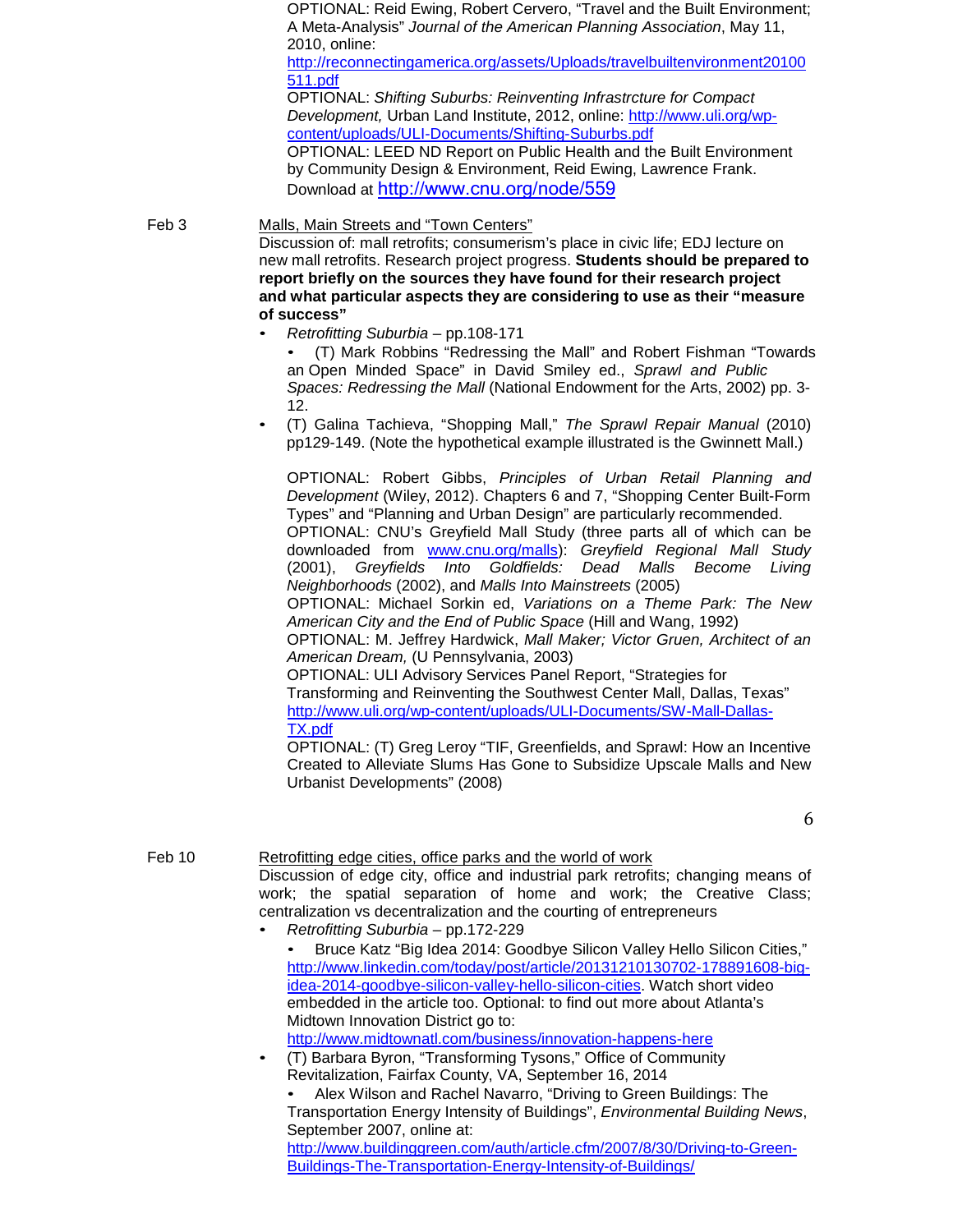OPTIONAL: Rick Hall, "Planning for Walkable Streets," in *New Urbanism and Beyond*, Tigran Hass, ed., (Rizzoli, 2008), pp. 153-157. This book is a useful anthology and worth getting familiar with. OPTIONAL: Joel Garreau, *Edge City: Life on the New Frontier*, (1991) OPTIONAL: Cervero R., Komada Y., Krueger A., "Suburban Transformations: From Employment Centers to Mixed-Use Activity Centers," University of California Transportation Center, Working Paper, UCTC-FR-2010-13. Online at: [http://www.escholarship.org/uc/item/9h8387sz?display=all#page-1.](http://www.escholarship.org/uc/item/9h8387sz?display=all%23page-1) OPTIONAL: Christopher Leinberger, "The Need for Alternatives to the Nineteen Standard Real Estate Product Types," Places 17(2) and online[:](http://places.designobserver.com/media/pdf/Creating_Alter_806.pdf) [http://places.designobserver.com/media/pdf/Creating\\_Alter\\_806.pdf](http://places.designobserver.com/media/pdf/Creating_Alter_806.pdf) OPTIONAL: Chapters 13, 14, and 15 (p.245-276) in *Redevelopment Planning, Law, and Project Implementation*, ed by Brian W. Blaessner & Thomas P. Cody (2008). This book is on reserve. OPTIONAL: Robert Lang, Thomas Sanchez, and Jennifer LeFurgy, "Beyond Edgeless Cities: Office Geography in the New Metropolis" (National Association of Realtors, 2006), online at: [http://www.realtor.org/wps/wcm/connect/4850700048be3790b426fe0c8bc1f](http://www.realtor.org/wps/wcm/connect/4850700048be3790b426fe0c8bc1f2ed/LangEdgelesses.pdf?MOD=AJPERES&CACHEID=4850700048be3790b426fe0c8bc1f2ed) [2ed/LangEdgelesses.pdf?MOD=AJPERES&CACHEID=4850700048be3790](http://www.realtor.org/wps/wcm/connect/4850700048be3790b426fe0c8bc1f2ed/LangEdgelesses.pdf?MOD=AJPERES&CACHEID=4850700048be3790b426fe0c8bc1f2ed) [b426fe0c8bc1f2ed](http://www.realtor.org/wps/wcm/connect/4850700048be3790b426fe0c8bc1f2ed/LangEdgelesses.pdf?MOD=AJPERES&CACHEID=4850700048be3790b426fe0c8bc1f2ed)

OPTIONAL: Louise Mozingo, *Pastoral Capitalism: A History of Suburban Corporate Landscapes* (2011)

Feb 17 Retrofitting in Atlanta – Public Sector Tales From the Trenches Student-moderated presentations and discussion of the public sector's role in retrofitting Atlanta.

> • Michael Dobbins, "Focusing Growth Amid Sprawl: Atlanta's Livable Centers Initiative," *Places* 17.2, 2005, online:

[http://places.designobserver.com/media/pdf/Focusing\\_Growt\\_807.pdf](http://places.designobserver.com/media/pdf/Focusing_Growt_807.pdf)

• Visit the Atlanta Regional Commission's website to see how the LCI program has grown since Professor Dobbins' 2005 article:<http://www.atlantaregional.com/land-use/livable-centers-initiative>

7

• Baruch Feigenbaum, "Livable Centers Initiative Program Needs to be Refocused," Reason Foundation website, April 6, 2012, online:<http://reason.org/news/show/livable-centers-initiative-program>

• There are 13 CIDs (Community Improvement Districts) in Metro Atlanta, all actively engaged in redevelopment. Peruse the websites of the Midtown Alliance, Perimeter CID, Cumberland CID, and at least one more to learn more about the kinds of projects they engage in and the role they play.

• Mark Peterson, "Riding the No. 10 Bus in Atlanta," *Politico Magazine,* 2013, online: [http://www.politico.com/magazine/gallery/2014/05/riding-the](http://www.politico.com/magazine/gallery/2014/05/riding-the-no-10-bus-in-atlanta/001814-025941.html%23.VKxc2N54qxI)[no-10-](http://www.politico.com/magazine/gallery/2014/05/riding-the-no-10-bus-in-atlanta/001814-025941.html%23.VKxc2N54qxI) [bus-in-atlanta/001814-025941.html#.VKxc2N54qxI](http://www.politico.com/magazine/gallery/2014/05/riding-the-no-10-bus-in-atlanta/001814-025941.html%23.VKxc2N54qxI)

## Feb 24 Re-inhabitation and Tactical Urbanism

EDJ lecture on reinhabitation and tactical urbanism. Discussion of case studies and strategies for re-inhabiting, adaptive re-use, and restoration of suburban properties. Discussion of Tactical Urbanist short term actions for long-term change as well as larger movements related to relocalization, resilience, and DIY and Guerrilla urbanism.

watch the 1-hour lecture by Donovan Rypkema, "Historic Preservation as Sustainable Development" at <http://smartech.gatech.edu/handle/1853/33334>

- Street Plans, *Tactical Urbanism, vol 2.* Read online at:
- [http://issuu.com/streetplanscollaborative/docs/tactical\\_urbanism\\_vol\\_2\\_final](http://issuu.com/streetplanscollaborative/docs/tactical_urbanism_vol_2_final) • Rachel Botman "Collaborative Consumption," video at[:](http://www.ted.com/talks/rachel_botsman_the_case_for_collaborative_cons)

[http://www.ted.com/talks/rachel\\_botsman\\_the\\_case\\_for\\_collaborative\\_cons](http://www.ted.com/talks/rachel_botsman_the_case_for_collaborative_cons) umption.html

• Peter Elmlund and Charles C. Bohl, "Places of Ethnic Commerce Across the Transect," *Places* 18.1, 2006 and online at: [http://www.designobserver.com/media/pdf/Places\\_of\\_Ethn\\_930.pdf](http://www.designobserver.com/media/pdf/Places_of_Ethn_930.pdf)

OPTIONAL: Kirk Johnson, "A Town Envisions the Future on its Own Terms," *The New York Times,* November 17, 2011. Fort Collins.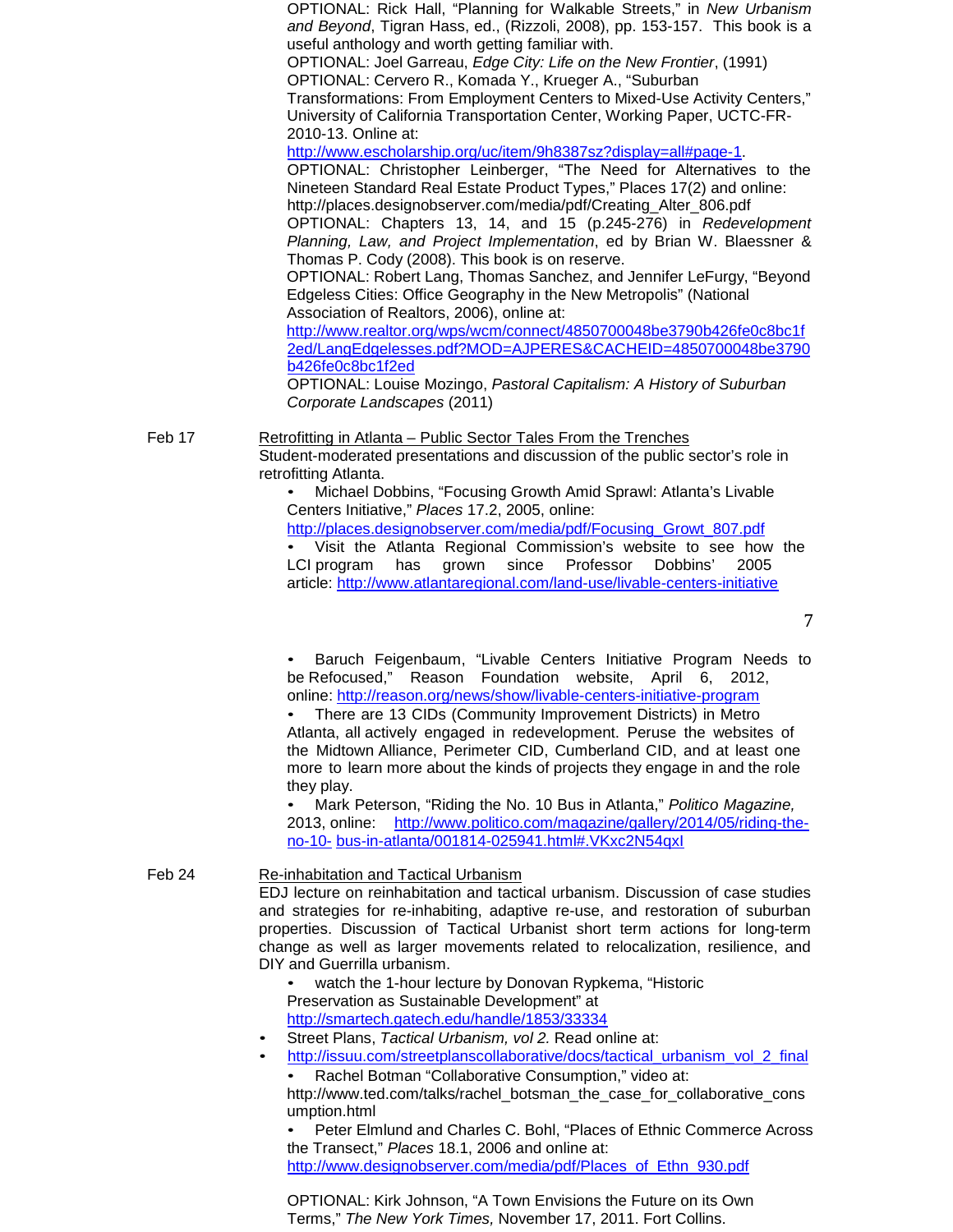neighborhoods could reshape cities," *Grist*, Nov 29, 2011. OPTIONAL: Eran Ben-Joseph, *Rethinking A Lot: The Design and Culture of Parking* (MIT Press, 2012) OPTIONAL: Jeffrey Hou, "Insurgent Public Space: Guerrilla Urbanism and the Remaking of Contemporary Cities" (2010) OPTIONAL: Mimi Zeiger, "The Interventionist's Toolkit" a four-part series in *Places Journal*, online at: [http://places.designobserver.com/feature/the](http://places.designobserver.com/feature/the-interventionists-toolkit-part-3/29908/)[interventionists-toolkit-part-3/29908/](http://places.designobserver.com/feature/the-interventionists-toolkit-part-3/29908/) Mar 3 Regreening and Social Equity Strategies; Research Update 1. EDJ lecture on regreening. Discussion of climate change & resilience, reconstructed natural systems, green infrastructure, eco-system services, suburban ecology as well as district energy and waste systems. • (T) Laurence Aurbach, "Dense and Beautiful Stormwater Management", blogpost at Ped Shed and online at: <http://pedshed.net/?p=270> • Andrew Metcalf, "Bethesda Downtown Plan Concepts Include Increased Density, Parks Network," *Bethesda Magazine*, 12/08/14, online: [http://www.bethesdamagazine.com/Bethesda-](http://www.bethesdamagazine.com/Bethesda-Beat/2014/Bethesda-Downtown-Plan-Concepts-Include-Increased-Density-Parks-Network/)[Beat/2014/Bethesda-](http://www.bethesdamagazine.com/Bethesda-Beat/2014/Bethesda-Downtown-Plan-Concepts-Include-Increased-Density-Parks-Network/) [Downtown-Plan-Concepts-Include-Increased-Density-](http://www.bethesdamagazine.com/Bethesda-Beat/2014/Bethesda-Downtown-Plan-Concepts-Include-Increased-Density-Parks-Network/)[Parks-Network/](http://www.bethesdamagazine.com/Bethesda-Beat/2014/Bethesda-Downtown-Plan-Concepts-Include-Increased-Density-Parks-Network/) • Parkmerced, San Francisco. Look at the SOM plans (including the image gallery) online at [https://www.som.com/project/parkmerced-vision](https://www.som.com/project/parkmerced-vision-plan)[plan](https://www.som.com/project/parkmerced-vision-plan) then read "The Parkmerced Controversy" at <http://sfciviccenter.blogspot.com/2011/05/parkmerced-controversy.html> 8 • (T) Marcy Rein, "Lawsuit Breaks Suburban Affordable Housing Limits – Challenges Affluent Sprawl," *Race, Poverty & the Environment,* vol 18, no. 2, 2011. OPTIONAL: Peter Calthorpe, Urbanism in the Age of Climate Change OPTIONAL: From Red Fields to Green Fields. View the slides explaining the idea on the homepage at: [http://www.redfieldstogreenfields.org/.](http://www.redfieldstogreenfields.org/) OPTIONAL: Timothy Beatley, *Biophilic Cities* OPTIONAL: "Green City, Clean Waters; The City of Philadelphia's Program for Combined Sewer Overflow". The pdf is available at "resources" in T-Square. OPTIONAL: Alexandros Washburn, *The Nature of Urban Design: A New York Perspective on Resilience* (2013) Mar 10 Retrofitting at the Metro-Scale: Research Updates 1 EDJ lecture on metro-scale retrofitting. Discussion of incremental metropolitanism, regional strategies, retrofits of existing suburban town centers, and corridor retrofits. **Students should be prepared to show short presentations showing research documentation and preliminary analytical findings** • James W. Hughes, Joseph J. Seneca "Reinventing the New Jersey Economy: New Metropolitan and Regional Employment Dynamics," Rutgers Regional Report, Issue Paper 33, Dec 2012, online: <http://policy.rutgers.edu/reports/rrr/RRR33dec12.pdf> • (T,L) Galina Tachieva's *Sprawl Repair Manual*, (Island Press, 2010), "The Sprawl Repair Method", "Repair at the Regional Scale" (pp.17-53) • Eugene Meyer, "The Future is Looking Up", *Bethesda Magazine,* March- April 2012, online at: [http://www.bethesdamagazine.com/Bethesda-](http://www.bethesdamagazine.com/Bethesda-Magazine/March-April-2012/The-Future-is-Looking-Up/) [Magazine/March-April-](http://www.bethesdamagazine.com/Bethesda-Magazine/March-April-2012/The-Future-is-Looking-Up/)[2012/The-Future-is-Looking-Up/](http://www.bethesdamagazine.com/Bethesda-Magazine/March-April-2012/The-Future-is-Looking-Up/) • Long Island Index, "The Clock is Ticking" video online at: [http://www.longislandindex.org/The-Clock-is-Ticking.715.0.html.](http://www.longislandindex.org/The-Clock-is-Ticking.715.0.html) Explore the Long Island Index itself – an incredibly rich greyfield audit. • Brenda Scheer, "The Anatomy of Sprawl," *Places* 14(2), 11/2001, available online at: [http://places.designobserver.com/media/pdf/The\\_Anatomy\\_of\\_330.pdf](http://places.designobserver.com/media/pdf/The_Anatomy_of_330.pdf)

OPTIONAL: Greg Hanscom, "The next small thing: How sustainable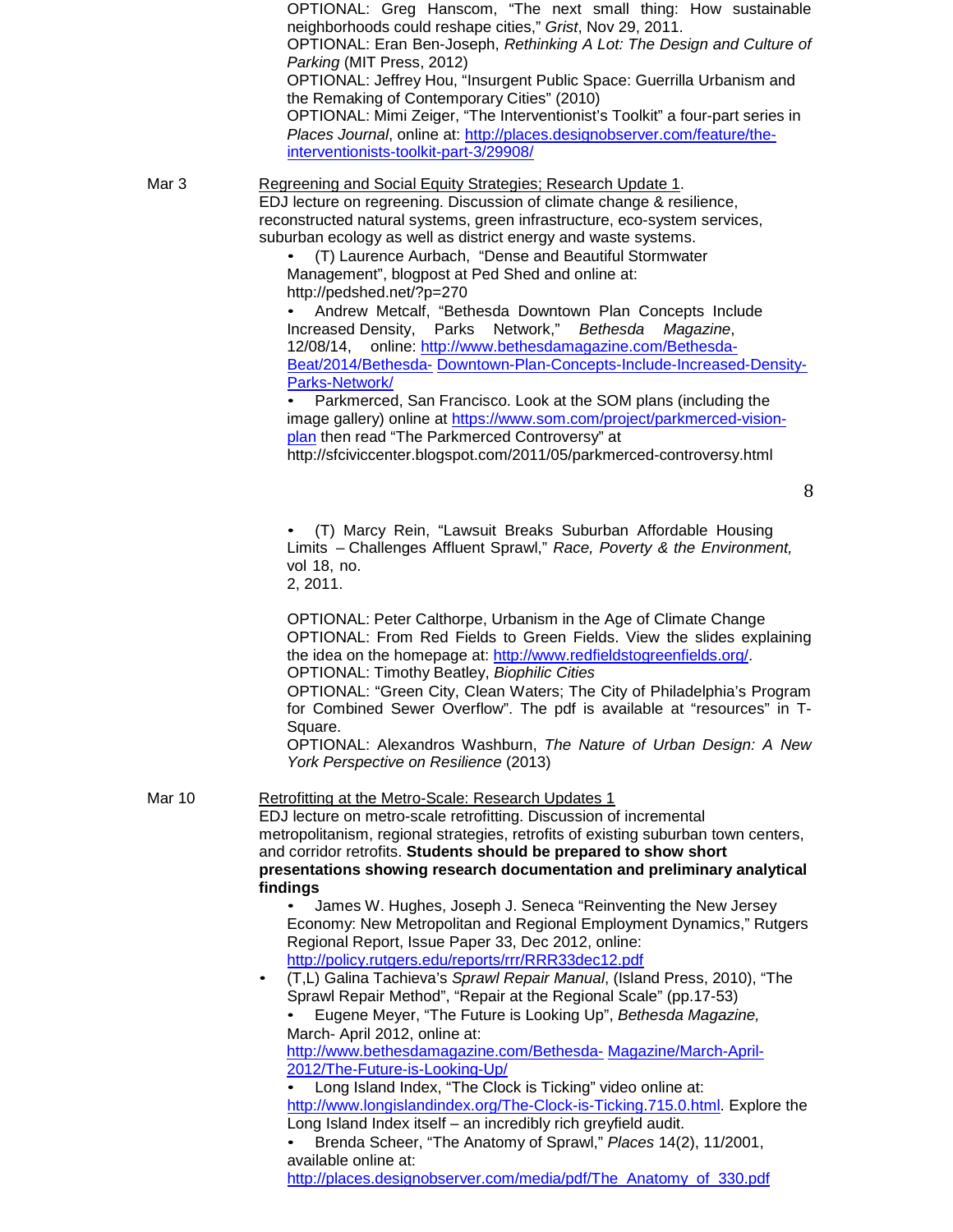OPTIONAL: Christopher Leinberger, Mariela Alfonso, *The DC Walk UPS Wake-Up Call*, online at:<http://business.gwu.edu/walkup/> OPTIONAL: Nathaniel M. Hood, "The Impending Decline of Second-Ring Suburbs," Nov 8, 2014, StreetsMN online: [http://streets.mn/2014/11/08/the](http://streets.mn/2014/11/08/the-impending-decline-of-second-ring-suburbs/)[impending-decline-of-second-ring-suburbs/](http://streets.mn/2014/11/08/the-impending-decline-of-second-ring-suburbs/)

# Mar 17 Spring Break

Mar 24 Next generation retrofits: Research Update 2 Discussion of post-recession retrofit strategies; retrofits in areas of stagnant population growth; incremental vs instant urbanism; district energy systems; advanced tools and challenges; cultural acceptance of a new American Dream?; the international market for retrofitting **Students should be prepared to show short presentations showing research documentation and preliminary analytical findings** • (T) David R Millard, "The Mosaic District: Urban Village Grows From Suburban Wasteland," *NAIOP Commercial Real Estate Development Magazine*, Fall 2013. 9 • (T) Hillary Brown, Chapters 1 and 2, "Introduction: Bold Endeavors Needed" and "Toward Infrastructural Ecologies: Interconnected, Multipurpose, and Synergistic Systems" from *Next Generation Infrastructure: Principles for Post-industrial Public Works* (2014)

• Review each of the projects commissioned and displayed at the NYC Museum of Modern Art's exhibition "Foreclosed: Rehousing the American Dream" online at

<http://www.moma.org/interactives/exhibitions/2012/foreclosed/>

• (T) Eric Jaffe "The 4 Transportation Systems You'll Meet in the Future," Citylab, Sept 29, 2014, online: [http://www.citylab.com/commute/2014/09/the-four-transportation-systems](http://www.citylab.com/commute/2014/09/the-four-transportation-systems-youll-meet-in-the-future/380904/)[youll-meet-in-the-future/380904/](http://www.citylab.com/commute/2014/09/the-four-transportation-systems-youll-meet-in-the-future/380904/)

- OPTIONAL: Daniel Solomon, "Making Cloth From Threads" (2009)
	- OPTIONAL: Build a Better Burb Design Competition. Review the competition and the winners at

<http://www.longislandindex.org/Build-a-> Better-Burb.827.0.html

- OPTIONAL; Reburbia competition. View the competition, the finalists and comments at<http://www.re-burbia.com/>
- OPTIONAL: TownShift competition. View the competition, the finalists and comments at<http://staging.townshift.com/competition/rules.php>

### Mar 31 Retrofitting Atlanta: Private Sector Tales From the Trenches. Student-moderated presentations and discussion of the private sectors role in retrofitting suburbia.

• Christopher Leinberger, Mason Alexander, *The WalkUP Wake-Up Call: Atlanta* available for download at:

<http://www.smartgrowthamerica.org/documents/walkup-wake-up-atlanta.pdf> • Paul Krugman, "Stranded by Sprawl," *New York Times,* July 28, 2013, online at: [http://www.nytimes.com/2013/07/29/opinion/krugman](http://www.nytimes.com/2013/07/29/opinion/krugman-stranded-by-sprawl.html?_r=0)[stranded-](http://www.nytimes.com/2013/07/29/opinion/krugman-stranded-by-sprawl.html?_r=0) [by-sprawl.html?\\_r=0](http://www.nytimes.com/2013/07/29/opinion/krugman-stranded-by-sprawl.html?_r=0)

• Jonathan Lerner ed., *Building Metropolitan Atlanta: Past, Present & Future* (Congress for the New Urbanism 18, 2010), pp.36-39. Browse the book to see documentation and discussion of Atlanta's old and new neighborhoods and policies.

• OPTIONAL: Sarah Kirsch, "Staying on Track in Atlanta," *Urban Land*, March 2009, pp48-58. This article is in T-Square.

• OPTIONAL: Hank Dittmar and Gloria Ohland, *The New Transit Town*, (2004), Chapter 9 "The Atlanta Case Study: Lindbergh City Center" (p.175-

192) on reserve and in google books.

• OPTIONAL: Atlanta Regional Commission, "A Decade of Change in the Atlanta Region: A Closer Look at the 2010 Census," *Regional Snapshot*, April 2011.

• OPTIONAL: Joel Anderson, "Questions about CIDs Spur Legislative Review," *Atlanta Journal-Constitution*, Dec 8, 2011, Metro, p.B1.